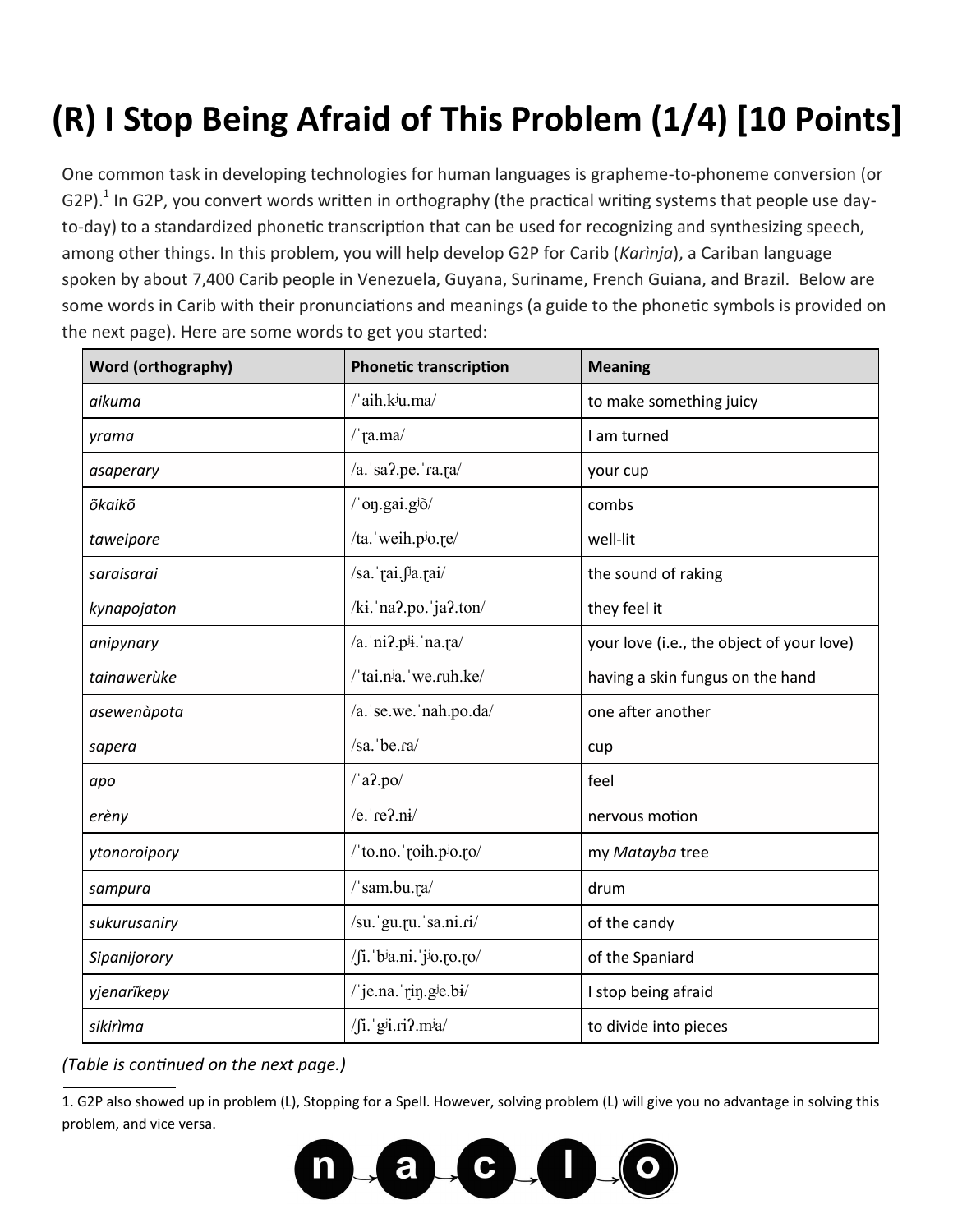## **(R) I Stop Being Afraid of This Problem (2/4)**

| pẽputu        | 'pem.bu.du/                               | dung beetle            |  |
|---------------|-------------------------------------------|------------------------|--|
| aperêperêka   | /a. be.rem. be.ren.ga/                    | you are made to flap   |  |
| enaro         | /e. $na$ . $ro/$                          | governor               |  |
| ytuwarõ       | tu.wa.rõ/                                 | I am forgotten         |  |
| pirai         | 'pi.rai/                                  | piranha                |  |
| uweposapariky | /u. wem.bo. sa?.pa. ri?.k <sup>ij</sup> / | puffiness of the belly |  |
| mòwusa        | 'mo?.wu.sa/                               | to sharpen             |  |
| jarã          | ′ ja.rã∕                                  | fence                  |  |

*(Table continued from the previous page.)*

As you can see, some consonants in the phonetic transcription of Carib are different from those of English. To help you understand how these consonants are pronounced, here is some information on their location in the mouth and manner of articulation ( $r$  is pronounced farther back in the mouth than  $r$ ). "Voiced" and "voiceless" indicate that the vocal cords vibrate and don't vibrate, respectively, during pronunciation. Note also that <sup>j</sup> after a consonant represents palatalization, or softer articulation, and ' before a syllable indicates that it is stressed (i.e., pronounced more emphatically, like the first syllable of the geographical feature "desert", or the second syllable of the food "dessert"). The boundary between syllables is marked with a period.

|           |           | Labial<br>(lips) | Coronal<br>(tip of tongue<br>against roof of<br>mouth) | Palatal<br>(middle of<br>tongue against<br>hard palate) | Velar<br>(back of tongue<br>against soft<br>palate) | Glottal<br>(vocal cords) |
|-----------|-----------|------------------|--------------------------------------------------------|---------------------------------------------------------|-----------------------------------------------------|--------------------------|
| Nasal     | Voiced    | m                | $\mathbf n$                                            |                                                         | ŋ                                                   |                          |
|           | Voiceless | $\, {\bf p}$     | t                                                      |                                                         | ${\bf k}$                                           | 5                        |
| Stop      | Voiced    | $\mathbf b$      | d                                                      |                                                         | ${\sf g}$                                           |                          |
| Fricative | Voiceless |                  | ${\bf S}$                                              | J                                                       |                                                     | $\boldsymbol{h}$         |
| Liquid    | Voiced    |                  | r, t                                                   | $\mathbf{1}$                                            | W                                                   |                          |

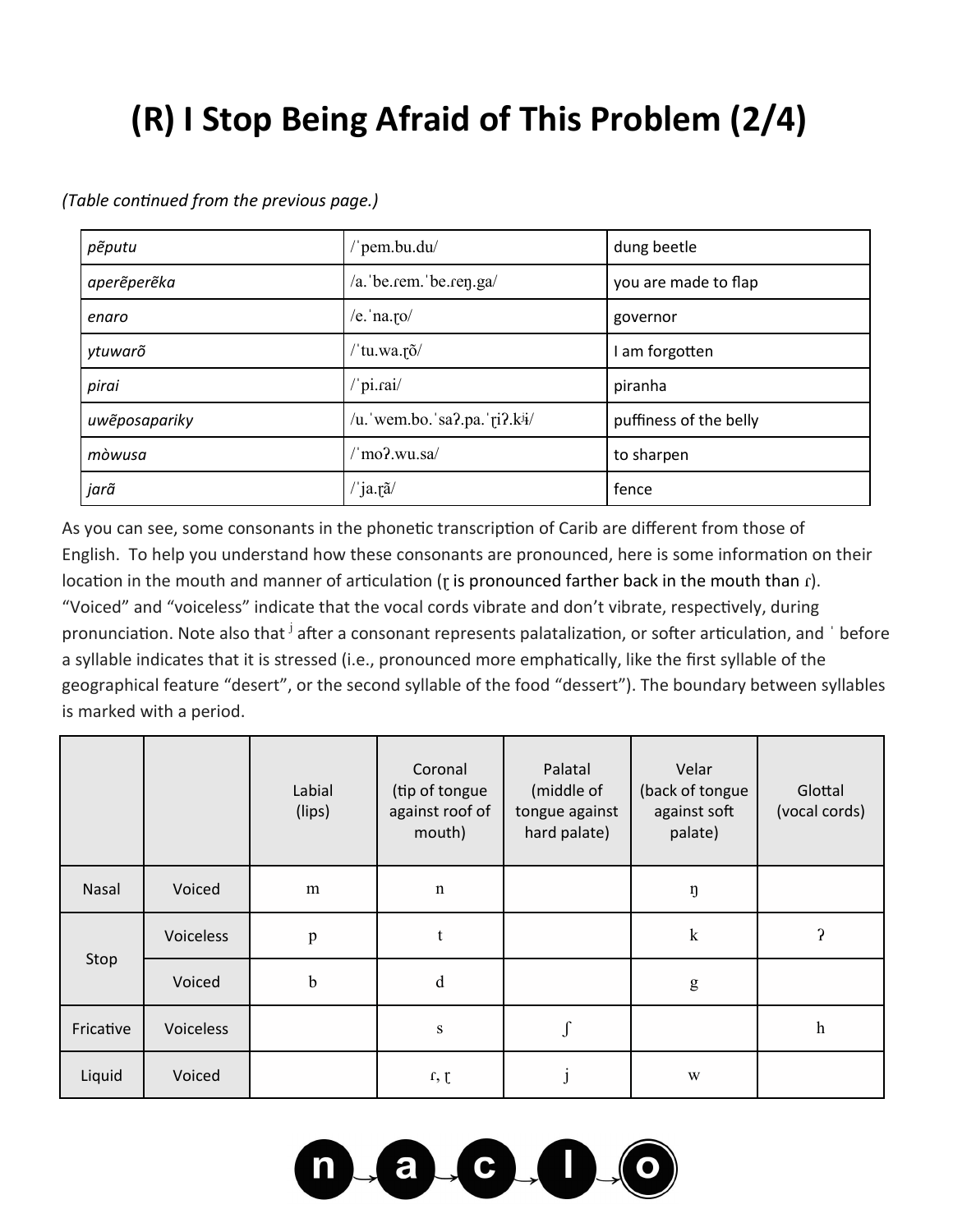## **(R) I Stop Being Afraid of This Problem (3/4)**

**R1.** Fill in the following table to provide rules for the pronunciation of orthographic *y*. Note that for each answer you provide in the "Phoneme" column (i.e., answers **(c)**, **(e)**, **(g)**, and **(h)**), you should answer with a single phoneme (i.e., a single character used in the phonetic transcriptions). Multiple correct answers are possible.

| Grapheme   | <b>Environment</b> |                     | Phoneme |
|------------|--------------------|---------------------|---------|
| if $y$     | (a)                | it is silent        |         |
| but if $y$ | (b)                | it is pronounced as | (c)     |
| but if $y$ | (d)                | it is pronounced as | (e)     |
| but if $y$ | (f)                | it is pronounced as | (g)     |
| otherwise  |                    | y is pronounced as  | (h)     |

**R2.** Fill in the following table to provide rules for the pronunciation of orthographic *p*, *t*, and *k*. For this question, you should ignore palatalization (none of your answers in the "Phonemes" column should include the <sup>j</sup> symbol). Note that for each entry you fill in the "Phonemes" column (i.e., **(c)**, **(e)**, and **(f)**), you should provide three answers of one or more phonemes each, and you should order your answers respectively, separated by commas (i.e., with the pronunciation of *p* first, then *t*, then *k*). Multiple correct answers are possible.

| Grapheme                       | <b>Environment</b> |                        | <b>Phonemes</b>               |
|--------------------------------|--------------------|------------------------|-------------------------------|
| if $p, t,$ or $k$ (a)          |                    | they are pronounced as | h.p, h.t, h.k<br>respectively |
| but if $p, t,$ or $k$          | (b)                | they are pronounced as | (c)<br>respectively           |
| but if $p, t,$ or $k \mid (d)$ |                    | they are pronounced as | (e)<br>respectively           |
| otherwise                      |                    | they are pronounced as | (f)<br>respectively           |